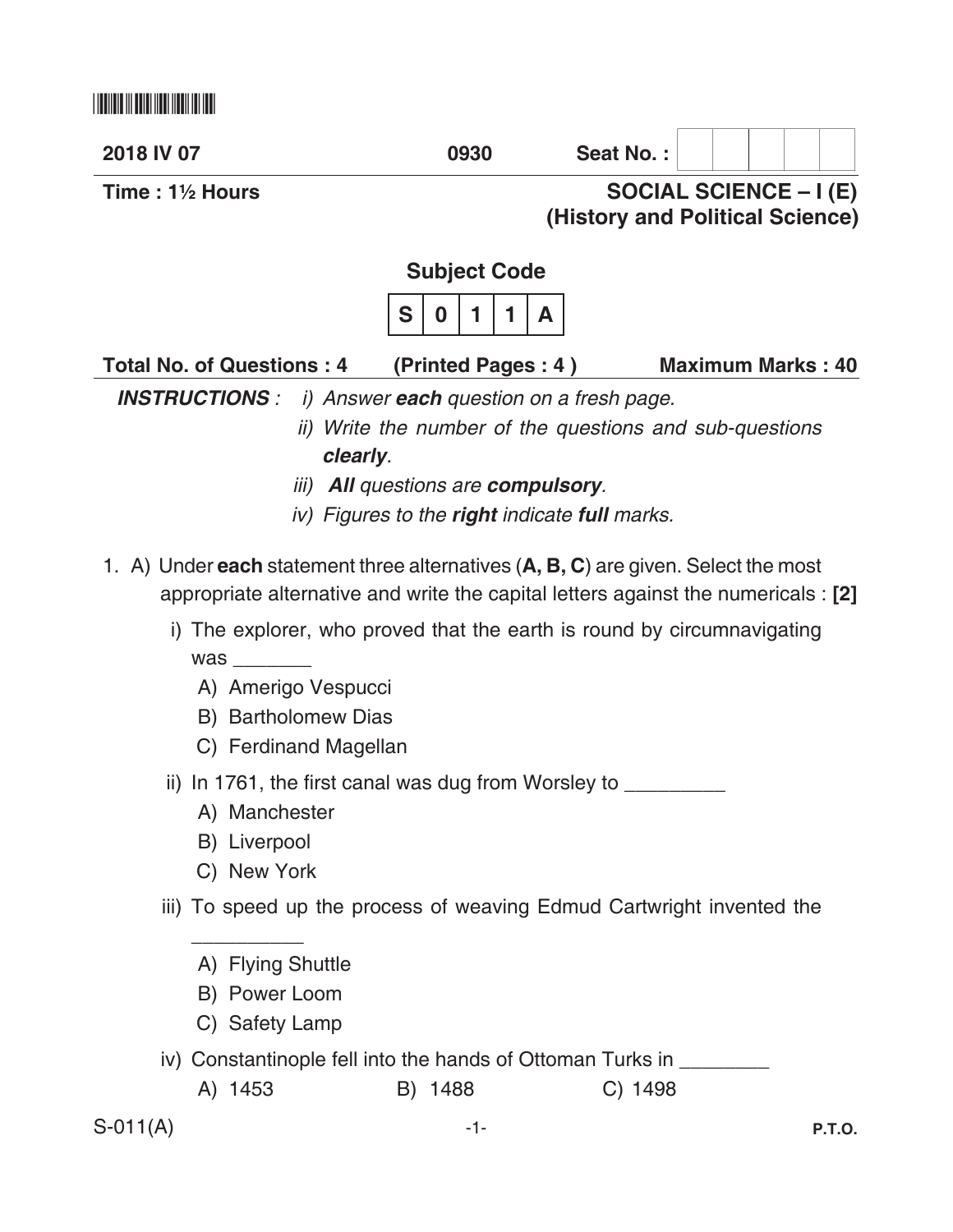| <u> III maanda ka mid maalaa ka mid</u> |  |  |  |
|-----------------------------------------|--|--|--|
|                                         |  |  |  |

|            |                                                                             | B) Answer the following questions in <b>one</b> sentence <b>each</b> :<br>[2]                                                                                       |               |  |
|------------|-----------------------------------------------------------------------------|---------------------------------------------------------------------------------------------------------------------------------------------------------------------|---------------|--|
|            | during Medieval Ages.                                                       | i) Name the Indian goods that were always in demand in European markets                                                                                             |               |  |
|            | Industrial Revolution?                                                      | ii) Which book of Charles Dickens has brought out the evil side of the                                                                                              |               |  |
|            | C) Answer any one of the following questions in two sentences :             |                                                                                                                                                                     | $\mathsf{I2}$ |  |
|            | Countries.                                                                  | i) State the positive effects of Industrial Revolution on Western                                                                                                   |               |  |
|            | ii) In what ways did the Enclosure Movement help the industries?            |                                                                                                                                                                     |               |  |
|            | D) Answer any one of the following questions in four sentences :<br>Party"? | i) How did the Tea Act of 1773 lead to the famous event "The Boston Tea                                                                                             | [4]           |  |
|            | ii) Why is a Nation State defined as a Sovereign State?                     |                                                                                                                                                                     |               |  |
|            | the numericals:                                                             | 2. A) In Column 'A' are listed certain personalities and in Column 'B' are certain<br>statements. Match the columns correctly and write the capital letters against | [2]           |  |
|            | Column 'A'                                                                  | Column 'B'                                                                                                                                                          |               |  |
|            | 1) Madam Bhikaji Cama                                                       | A) Shot Mr. W. C. Rand                                                                                                                                              |               |  |
|            | 2) Voltaire<br>3) Rousseau                                                  | B) Formed the Khilafat Committee<br>C) Criticised the Church                                                                                                        |               |  |
|            | 4) Damodar Chaphekar                                                        | D) Advocated the theory of Social<br>Contract                                                                                                                       |               |  |
|            |                                                                             | E) Unfurled Indian flag at Stuttgart                                                                                                                                |               |  |
|            | B) Answer the following questions in one sentence each:                     |                                                                                                                                                                     | $[2]$         |  |
|            | i) What was the significance of Battle of Plassey in 1757?                  |                                                                                                                                                                     |               |  |
|            | Revolution ?                                                                | ii) Which Dynasty believed in the theory of Divine Rights during the French                                                                                         |               |  |
|            | C) Give two reasons for each of the following:                              |                                                                                                                                                                     | [6]           |  |
|            |                                                                             | i) The Vienna settlement had disappointed the German Liberals in 1815.                                                                                              |               |  |
|            | ii) Swaraj Party was formed in the year 1923.<br>Russia.                    | iii) Cavour sent his army to support England, France and Turkey against                                                                                             |               |  |
| $S-011(A)$ |                                                                             | $-2-$                                                                                                                                                               |               |  |
|            |                                                                             |                                                                                                                                                                     |               |  |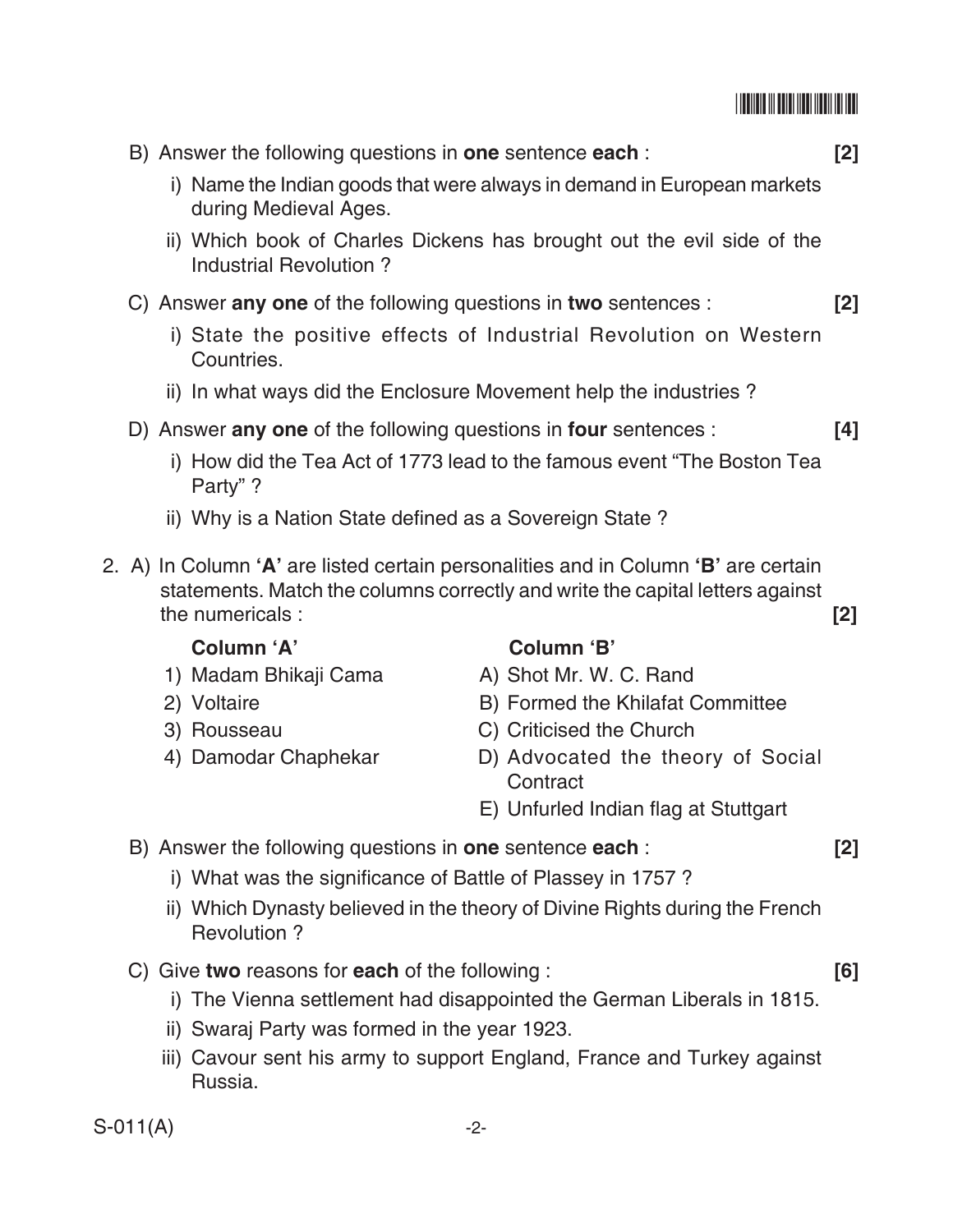## \*S011A\*

3. A) Words in Column **'B'** bear particular relationship to the words in Column **'A'**. Write in Column **'D'** the words bearing the similar relationship to those in Column **'C'** using the numericals : **[2]**

| S. No |                                | В                  |                     |  |
|-------|--------------------------------|--------------------|---------------------|--|
|       | Goa Seva Sangh                 | Purshottam         | <b>Goa Congress</b> |  |
|       |                                | Kakodkar           | Committee           |  |
| 2     | <b>Mohan Ranade</b>            | Portugal           | P.P. Shirodkar      |  |
| 3     | Subhash Chandra<br><b>Bose</b> | <b>Chalo Delhi</b> | Mahatma Gandhiji    |  |
| 4     | Non-cooperation<br>Movement    | 1920               | The Dandi March     |  |

- B) Answer the following in **one** sentence **each** : **[4]**
	- i) What was the only objective of Goa Vimochan Samiti?
	- ii) When can the President Promulgate Ordinances?
	- iii) Who is the supreme commander of the Defence forces of India?
	- iv) State the role of the Prime Minister in relation to the Indian Parliament.
- C) Answer **each** of the following questions in **two** sentences **each** : **[4]**
	- i) How did the Portuguese react to the Satyagraha of 1954?
	- ii) What are the powers of the Speaker of Lok Sabha?
- 4. A) Under **each** question three options (**A, B, C**) are given. Select the most appropriate option and write the capital letters against the numericals : **[2]**
	- i) How many members constitute the Goa Legislative Assembly ?
		- A) 25
		- B) 29
		- C) 40
	- ii) What is the function of Election Commissioner?
		- A) To conduct the business of the House
		- B) To conduct and supervise elections
		- C) To advise the Ministers

 $S-011(A)$  -3-